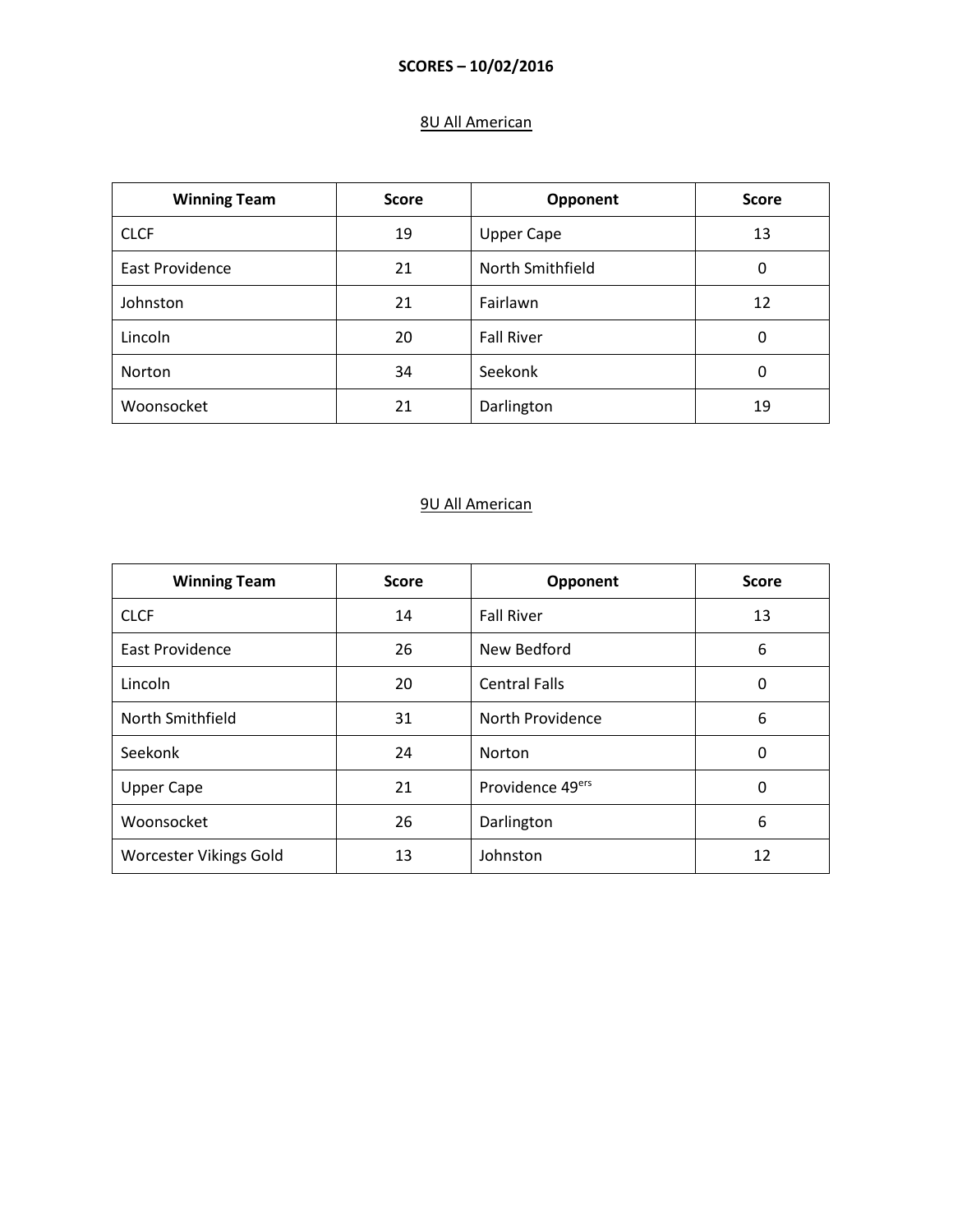# 10U All American

| <b>Winning Team</b>    | <b>Score</b> | Opponent          | <b>Score</b> |
|------------------------|--------------|-------------------|--------------|
| <b>CLCF</b>            | 14           | <b>Fall River</b> | 0            |
| <b>East Providence</b> | 14           | Woonsocket        | 0            |
| Fairlawn               | 20           | Johnston          | 0            |
| Providence 49ers       | 19           | <b>Upper Cape</b> | 0            |

| <b>Winning Team</b>  | Score | Opponent          | Score |
|----------------------|-------|-------------------|-------|
| <b>CLCF</b>          | 21    | <b>Fall River</b> | 6     |
| <b>Central Falls</b> | 25    | Lincoln           | 6     |
| Fairlawn             | 26    | Johnston          | 0     |
| New Bedford          | 19    | South Providence  | 6     |
| North Providence     | 19    | North Smithfield  | 6     |
| Providence 49ers     | 28    | <b>Upper Cape</b> | 0     |
| Seekonk              | 28    | Norton            | 0     |
| Woonsocket           | 33    | Darlington        |       |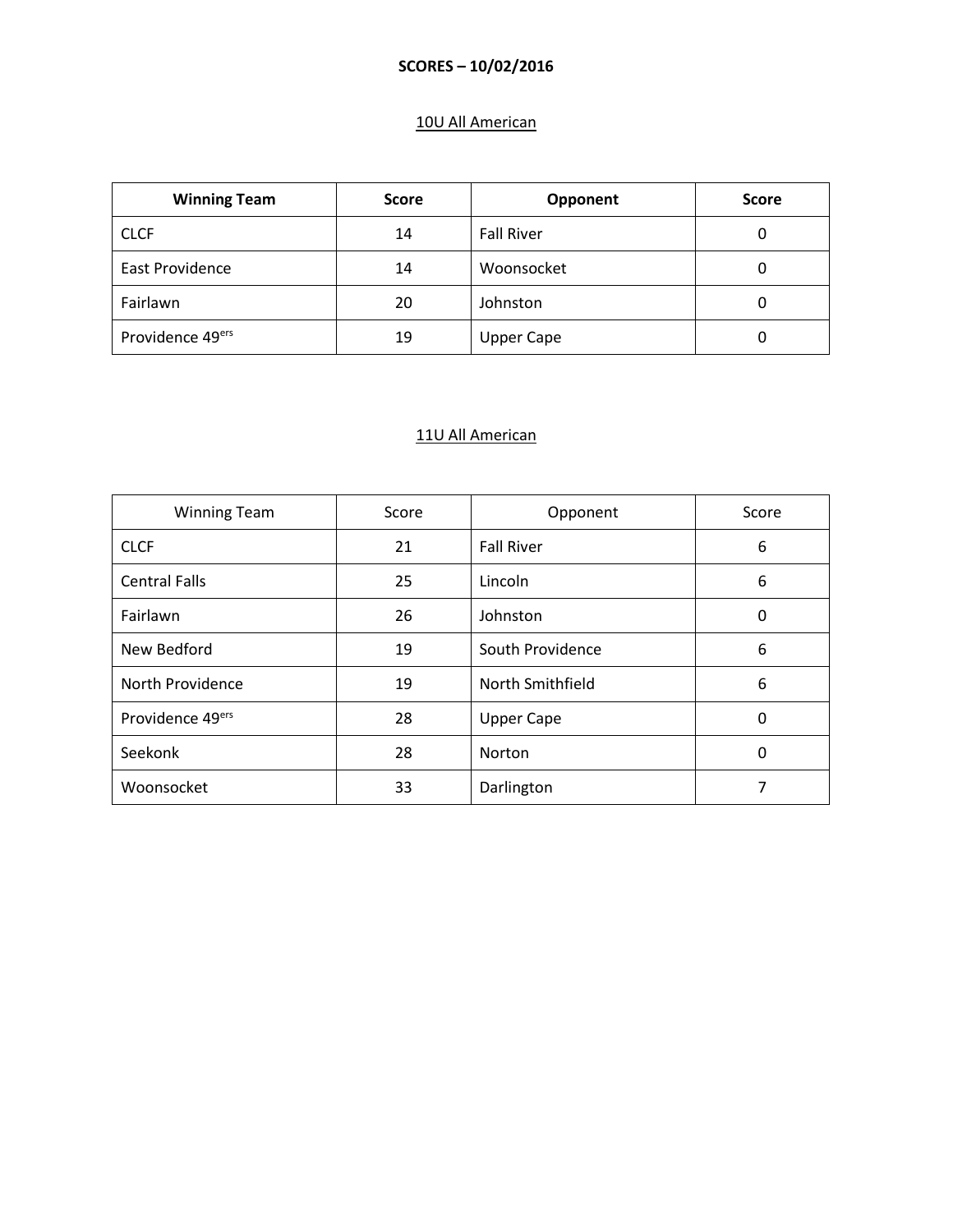# 12U All American

| <b>Winning Team</b>  | <b>Score</b> | Opponent          | <b>Score</b> |
|----------------------|--------------|-------------------|--------------|
| <b>Central Falls</b> | 25           | Lincoln           | 14           |
| Darlington           | 33           | East Providence   | 32           |
| <b>Fall River</b>    | 40           | <b>CLCF</b>       | 0            |
| Johnston             | 28           | Fairlawn          | 6            |
| Providence 49ers     | 12           | <b>Upper Cape</b> | 6            |

| <b>Winning Team</b> | <b>Score</b> | Opponent               | <b>Score</b> |
|---------------------|--------------|------------------------|--------------|
| <b>CLCF</b>         | 24           | <b>Fall River</b>      | 8            |
| Johnston            | 36           | <b>East Providence</b> | 0            |
| Lincoln             | 16           | <b>Central Falls</b>   | 0            |
| North Providence    | 19           | North Smithfield       | 6            |
| Providence 49ers    | 21           | Fairlawn               | 0            |
| Seekonk             | 22           | Norton                 | 0            |
| South Providence    | 36           | New Bedford            | 0            |
| Woonsocket          | 33           | Darlington             | 12           |